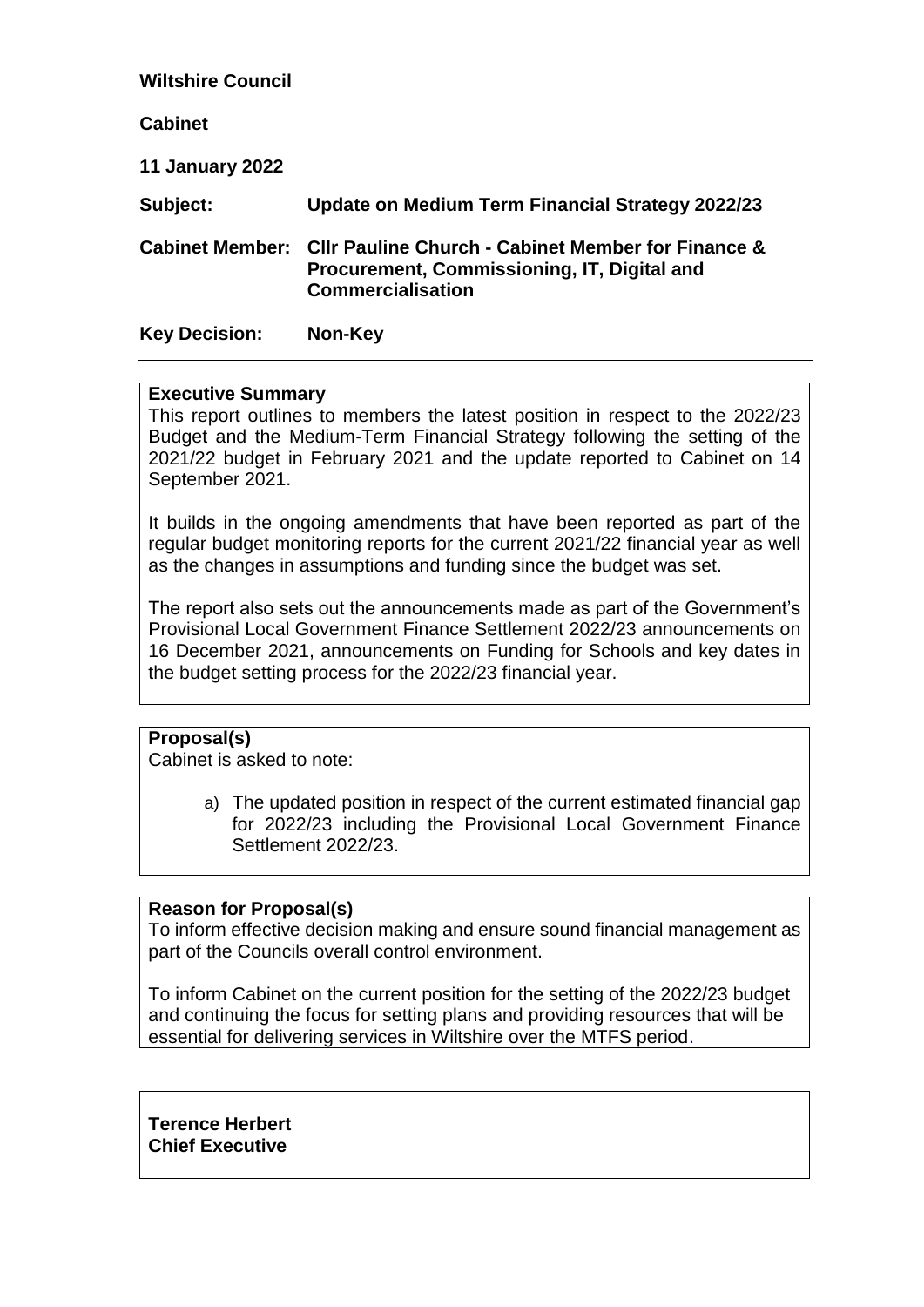| <b>Wiltshire Council</b> |                                                                                                                                          |
|--------------------------|------------------------------------------------------------------------------------------------------------------------------------------|
| <b>Cabinet</b>           |                                                                                                                                          |
| <b>11 January 2022</b>   |                                                                                                                                          |
| Subject:                 | Update on Medium Term Financial Strategy 2022/23                                                                                         |
| <b>Cabinet Member:</b>   | <b>CIIr Pauline Church - Cabinet Member for Finance &amp;</b><br>Procurement, Commissioning, IT, Digital and<br><b>Commercialisation</b> |
| <b>Key Decision:</b>     | Non-Key                                                                                                                                  |

## **Purpose of Report**

- 1. To inform Members of the latest position for the 2022/23 budget and the updating of the Medium-Term Financial Strategy (MTFS) since the budget was set back at Full Council in February 2021 and the update reported to Cabinet on 14 September 2021.
- 2. To inform Members of the latest financial position leading into the setting of the 2022/23 budget and the key dates in that will ultimately lead to the proposal of a balanced budget for 2022/23.

## **Relevance to the Council's Business Plan**

3. Providing updates on the medium term financial strategy and budget for future years supports effective decision making and the alignment of resources to the Council's priorities and objectives as laid down in the Business Plan.

## **Background**

## **Budget 2022/23 Approved in February 2021**

- 4. The budget set in February 2021 balanced the current 2021/22 financial year against the backdrop of uncertainty and at the height of the third lockdown. It was acknowledged that this was based on best estimates and assumptions made at the time about what lay ahead for 2021/22 and would almost certainly need to be reviewed moving forward into 2022/23.
- 5. Even before the COVID-19 pandemic the Council was forecasting a significant budget gap. In February 2020 when the 2020/21 budget was balanced the Council estimated a gap of £24.5m in 2021/22 rising to £38.2m in 2022/23.
- 6. With the onset of COVID-19 the Council responded to the challenge of keeping services to Wiltshire residents, communities and businesses running and emergency funding from Government supported the Council during 2020/21, and with the pandemic continuing further emergency funding and support was provided to Councils in the Governments one year budget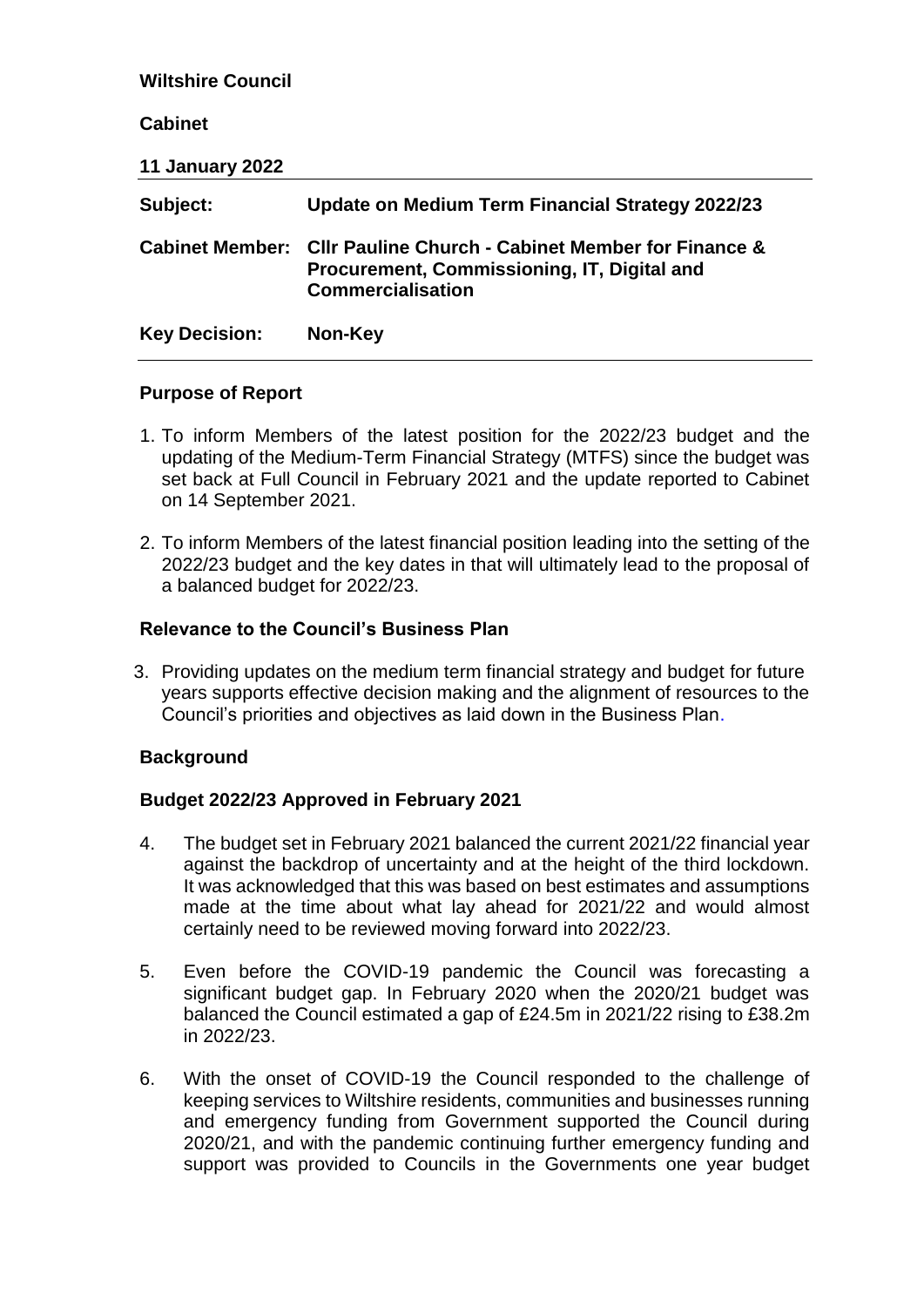announcement at the end of 2020. This, together with tight financial controls, will enable the Council to balance the budget for 2021/22.

- 7. The level of current spending on services is effectively being supported by one off Government funding of £20.3m as well as the one-off use of reserves of £8.6m in this financial year; a total of £28.9m that will no longer be available to help continue to fund services going into 2022/23. This would be offset by additional income gained through council tax, either from additional properties or an increase in price. It has been assumed at this stage for financial planning purposes that basic council tax increases would continue at the current rate with the final decision made at the February Council meeting.
- 8. In addition, the Council will also face additional demand for services, some of which maybe latent demand now coming through that was delayed, supressed or is new as a result of the pandemic and therefore is greater and potentially more complex demand than was expected, as well as inflation on pay, contracts and utilities.
- 9. The 2022/23 estimates were originally built on the base assumptions that made up the 2021/22 budget. As we are seeing in the current financial year, these assumptions, as well as ongoing financial controls, are having a positive impact on the Councils current financial position, with a £10.776m underspend being forecast for 2021/22 as at quarter two (Q2).
- 10. The table below provides the MTFS position that was reported to Council in February 2021 when the budget was approved. It shows the budget gap at the time estimated at £45.5m and rising to £71.1m by the end of the MTFS period in 2024/25.

|                                     | 2021/22   | 2022/23   | 2023/24   | 2024/25   |
|-------------------------------------|-----------|-----------|-----------|-----------|
|                                     | £m        | £m        | £m        | £m        |
| <b>Total Service Net Spend</b>      | 412.561   | 445.468   | 465.760   | 488.564   |
|                                     |           |           |           |           |
| Income / Funding -                  |           |           |           |           |
| <b>Council Tax Requirement</b>      | (265.850) | (274.546) | (283.520) | (292.782) |
| Social Care Levy                    | (32.415)  | (32.416)  | (32.416)  | (32.416)  |
| <b>Rates Retention</b>              | (58.500)  | (58.500)  | (58.500)  | (58.500)  |
| <b>Rates Retention Levy</b>         |           |           |           |           |
| Collection Fund (surplus) / deficit | 1.250     | 1.250     | 1.250     |           |
| <b>Specific Grants</b>              | (36.744)  | (35.744)  | (34.744)  | (33.744)  |
| Hardship & Emergency Funding        | (20.302)  |           |           |           |
| Income / Funding Total              | (412.561) | (399.956) | (407.930) | (417.442) |
| <b>Funding GAP</b>                  | (0.000)   | 45.512    | 57.830    | 71.122    |

| MTFS 2021/22 to 2024/25 - Total Service Spend v Funding Analysis |  |  |  |
|------------------------------------------------------------------|--|--|--|
|                                                                  |  |  |  |

11. In 2022/23 the table shows that the estimated net spending on services was set to increase above their current level by a further £32.9m to £445.5m, but that the overall funding available to fund those services would decrease by £12.6m to £399.9m.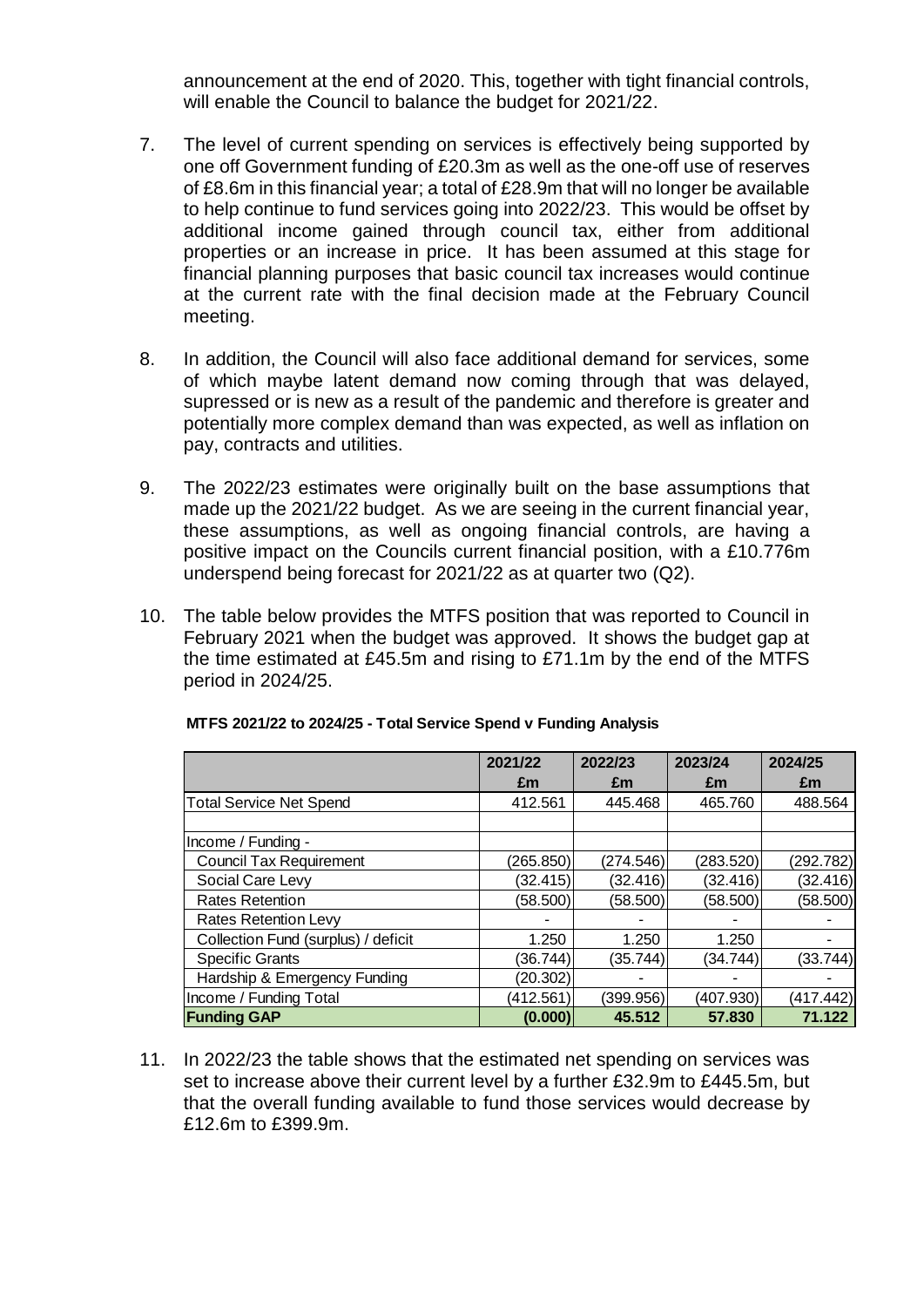- 12. An update to the £45.5m position was presented to Cabinet on 14 September which reflected a review that was carried out on the assumptions that the budget was based on. Updates were made where more evidence was available and assumptions differed, such as demand and inflation forecasts. The changes to the assumptions were fully explained in that report. Overall, the amendments to base budget assumptions saw the budget gap reduce from £45.5m to £40.9m at that stage.
- 13. A further update to the budget gap position was reported as part of the Q2 Budget Monitoring report presented to Cabinet on 30 November. The forecast budget gap for the next financial year (2022/23) at that point stood at £39.6m.
- 14. The table below shows a summary of the movement in the budget gap since the budget was set in February 2021 and the reviews reported to Cabinet during 2021.

| Breakdown of the 2022/23 Budget Gap over 2021    | <b>Budget Set</b><br><b>Feb 2021</b> | <b>Review at</b><br><b>Sept 2021</b> |        | <b>Review at Q2</b><br><b>Nov 2021</b> |        |
|--------------------------------------------------|--------------------------------------|--------------------------------------|--------|----------------------------------------|--------|
| <b>Planned Savings</b>                           | $-0.6$                               |                                      | $-0.6$ |                                        | $-0.6$ |
| Demand for Services                              | 16.8                                 | $-11.9$                              | 4.9    | $-2.3$                                 | 2.6    |
| <b>Contract Inflation</b>                        | 7.7                                  | 0.3                                  | 81     | 0.8                                    | 8.8    |
| Pay Inflation                                    | 4.3                                  | 2.1                                  | 6.4    |                                        | 7.4    |
| Return of income streams to pre-covid levels     | $-3.9$                               | 0.2                                  | $-3.7$ | $-0.8$                                 | $-4.5$ |
| Removal of COVID one-off Govt funding in 2021/22 | 21.3                                 | -1                                   | 20.3   |                                        | 20.3   |
| Reduction in New Homes Bonus funding             |                                      | 5.7                                  | 5.7    |                                        | 5.7    |
| Additional council tax (properties and price)    | $-8.7$                               |                                      | $-8.7$ |                                        | $-8.7$ |
| Removal of one off use of reserves in 2021/22    | 8.6                                  |                                      | 8.6    |                                        | 8.6    |
| Total Estimated Budget Gap for 2022/23           | 45.5                                 | $-4.6$                               | 40.9   | $-1.3$                                 | 39.6   |

## **Main Considerations for the Council**

# **Continued Base Budget 2022/23 Review**

- 15.As we lead up to the formal budget setting process in February 2022 assumptions continue to be reviewed as more evidence becomes available on areas such as demand and inflation forecasts.
- 16.Since the update on the budget gap position as at Q2 in November 2021 there have been some significant changes that are detailed in the paragraphs below. These have affected not only the budget gap for the next financial year but also the gap in future years, most notable is the increase seen in inflation, which will impact the prices paid for contractual arrangements, as well as the funding allocations announced in the Provisional Local Government Finance Settlement which was published on 16 December 2021.
- 17. The table below provides an overall updated MTFS position. It shows the estimated budget gap now standing at £27.717m for the next financial year (2022/23) rising to £59.247m by the end of the MTFS period in 2024/25, which is a decrease from the budget gap originally reported in the February budget report and the last update in November 2021.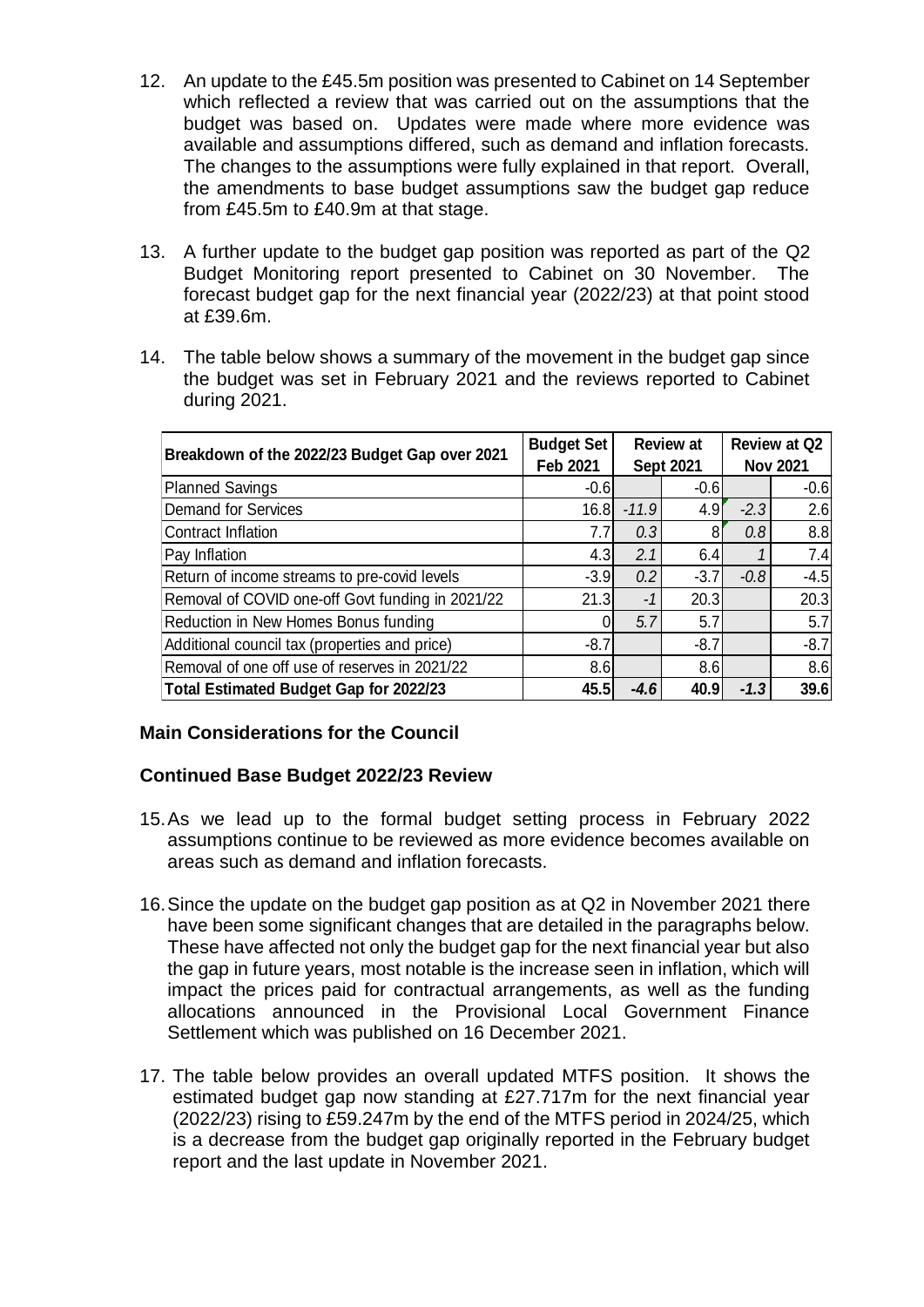### MTFS 2021/22 to 2024/25 – Total Service Spend v Funding Analysis

|                                     | 2021/22   | 2022/23   | 2023/24   | 2024/25   |
|-------------------------------------|-----------|-----------|-----------|-----------|
|                                     | £m        | £m        | £m        | £m        |
| <b>Total Service Net Spend</b>      | 412.561   | 441.485   | 468.799   | 490.700   |
|                                     |           |           |           |           |
| Income / Funding -                  |           |           |           |           |
| <b>Council Tax Requirement</b>      | (265.850) | (275.755) | (285.756) | (296.180) |
| Social Care Levy                    | (32.415)  | (32.415)  | (32.415)  | (32.416)  |
| <b>Rates Retention</b>              | (58.500)  | (58.500)  | (58.500)  | (58.500)  |
| <b>Rates Retention Lew</b>          |           |           |           |           |
| Collection Fund (surplus) / deficit | 1.250     | 1.250     | 1.250     |           |
| <b>Specific Grants</b>              | (36.744)  | (48.348)  | (44.357)  | (44.357)  |
| Hardship & Emergency Funding        | (20.302)  |           |           |           |
| Income / Funding Total              | (412.561) | (413.768) | (419.778) | (431.453) |
| <b>Funding GAP</b>                  | (0.000)   | 27.717    | 49.021    | 59.247    |

### **Inflation assumption update**

- 18.The Bank of England CPI (Consumer Price Index) forecast for 2022/23 was released during November 2021, and the forecast has increased since original estimates were undertaken from 2% to 4%. All contract inflation that is indexed to CPI, or uses CPI as a basis for uplift, has therefore been reviewed and updated in light of these forecast increases and as a result contract inflation has increased by £5.5m. The forecast rate of 4% only applies to 2022/23 and returns back down to 2% from 2023/24.
- 19.Included in the above increase are also estimates for non CPI linked contracts as general inflationary increases are forecast to increase. This noticeably impacts on Waste contracts for MBT and Lakeside where indices have been forecast to rise from 3% to 6%, a £0.438m increase. The Landfill Tax rate was published on the 27 October and the forecast has been amended accordingly, the rate will be £98.60 per tonne, this is a 2% increase from 2021/22 an additional £0.144m.
- 20.In addition, changes through the Finance Bill 2021 restrict the entitlement to use red diesel and rebated biofuels from April 2022 to help meet the Governments climate change and air quality targets. For Wiltshire Council and our Waste contractors this means we will lose the red diesel rebate and we will see an increase in the cost for plant and machinery fuel. This will impact on the Council's own use of its fleet e.g. gritters and be passed onto us through the Waste contracts as it constitutes a change in law. The impact of this combined with general inflation on fuel for April 2022/23 is forecast to be £0.548m. This is included in the total increase in contract inflation referenced above.
- 21.As part of the contract inflation update tonnages for Waste were reviewed and aligned to Q2 plus 0.94% increase, this has meant a reduction in demand for tonnages of £0.100m in 2022/23.
- 22.In Adult Social Care the review of potential inflationary impacts in the light of the increase in CPI amount to a £1.544m additional pressure. This is mostly confined to placements in residential and nursing care homes, with other uplifts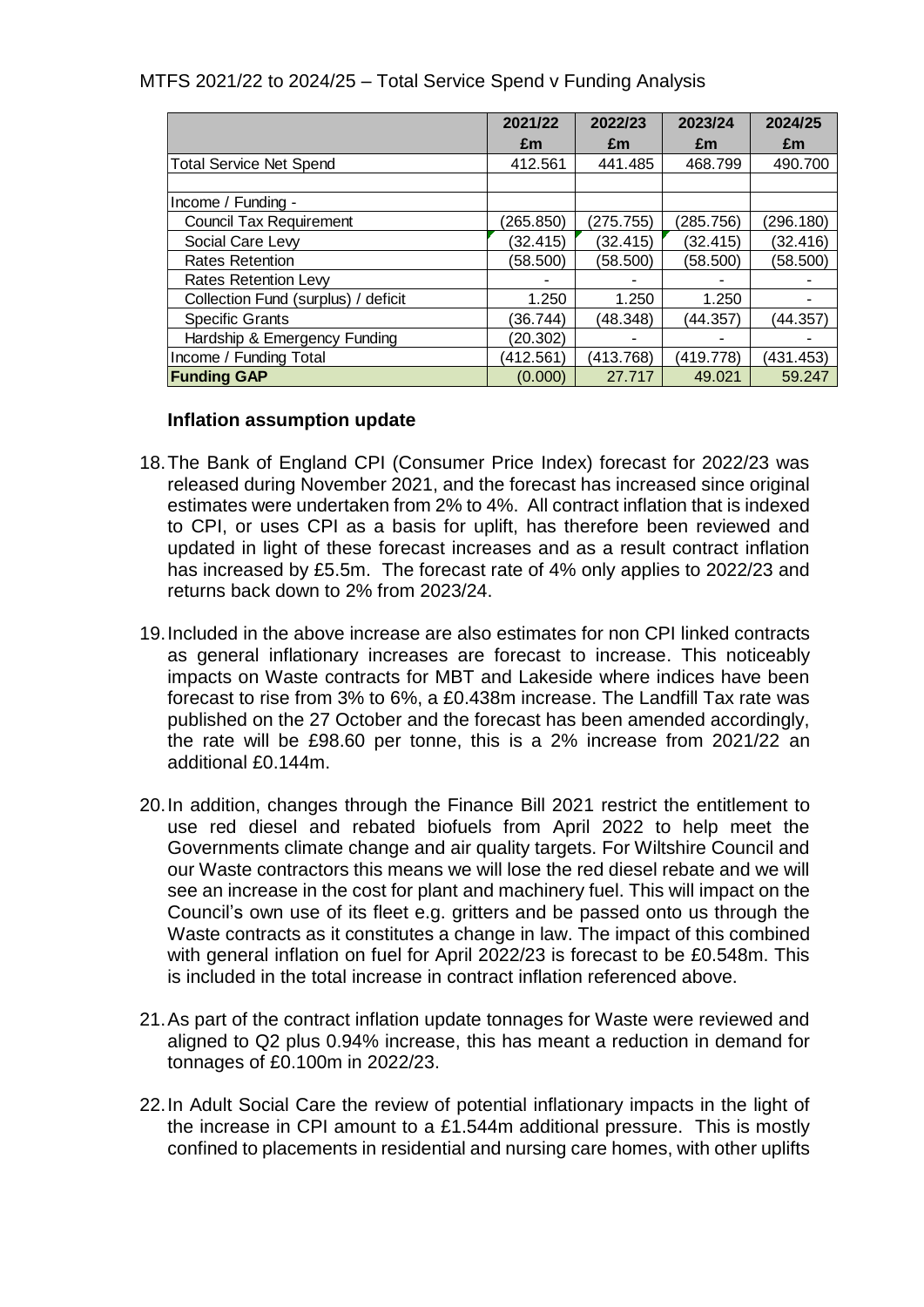mostly contractually set, and not subject to changes in the national inflation rate.

- 23.Funding announced in the provisional settlement to fund the reforms planned for adult social care, which include the sustainability of the adult social care market as well as the fair cost of care, can help towards increased cost in fees but will need to be used to ensure Wiltshire is ready and best placed to implement the reforms. The allocations have yet to be announced.
- 24.Following a review, the estimate for children's contractual inflation has increased by £1.029m, this reflects the impact of increased CPI from 2% to 4% across children in care and SEN social care placements and reflects the national position regarding the shortage of taxi drivers which is putting significant cost pressure on journeys for learners with SEN and disability.
- 25.A one-off pressure of £0.500m was built into the 2021/22 budget for covering costs associated with an inquest into the Novichok poisoning. This is now a Public Inquiry which will be funded by central government, however there will still be a cost to Wiltshire Council for supporting it and the MTFS has therefore been updated to allow for a budget of £0.250m going forward.

### **Changes in Demand Assumptions**

- 26.Included in the MTFS was an assessment of Income reduction for Education Transport, this has been increased by £0.071m to a total of £0.254m. This effectively removes all the income budget for Education Transport and is in response to the Government policy Public Service Vehicle Accessibility Regulations.
- 27.A pressure flagged in the 2021/22 Q1 budget monitoring report for £0.090m in Transport to fund additional buses requires a base budget change to accommodate the increased costs, as it cannot be managed within existing budget.
- 28.An increase is included for demand following a review of SEN transport leading to an increase of £0.885m. Estimates of learners taking up the Council's transport offer for 2022/23 include growth of 5.5% which, is less than previous years however, the current average unit cost includes in year price pressures.
- 29.An amount for additional cleaning and PPE was included in 2022/23 for complying with ongoing COVID-19 measures and ensuring Council buildings remain safe. This has been reviewed and reduced in line with the Revenue Budget Monitoring forecast position for Q2, the reduction is £(0.170)m which leaves a budget for additional cleaning and PPE of £0.130m for 2022/23.
- 30.Income for Car Parking and Leisure is a pressure in 2021/22, as at Q2 we have not seen the increases originally forecast and as such both are now forecasting underachievement of income. Leisure is currently forecasting at circa 65% pre COVID-19 income and car parking 75%. Within the MTFS for 2022/23 Leisure was forecast to return to 100% of pre COVID-19 levels and Car Parking to 98%. With the latest forecasts as reported at Q2 and based on data from the service, the 2022/23 income budgets have been reduced accordingly.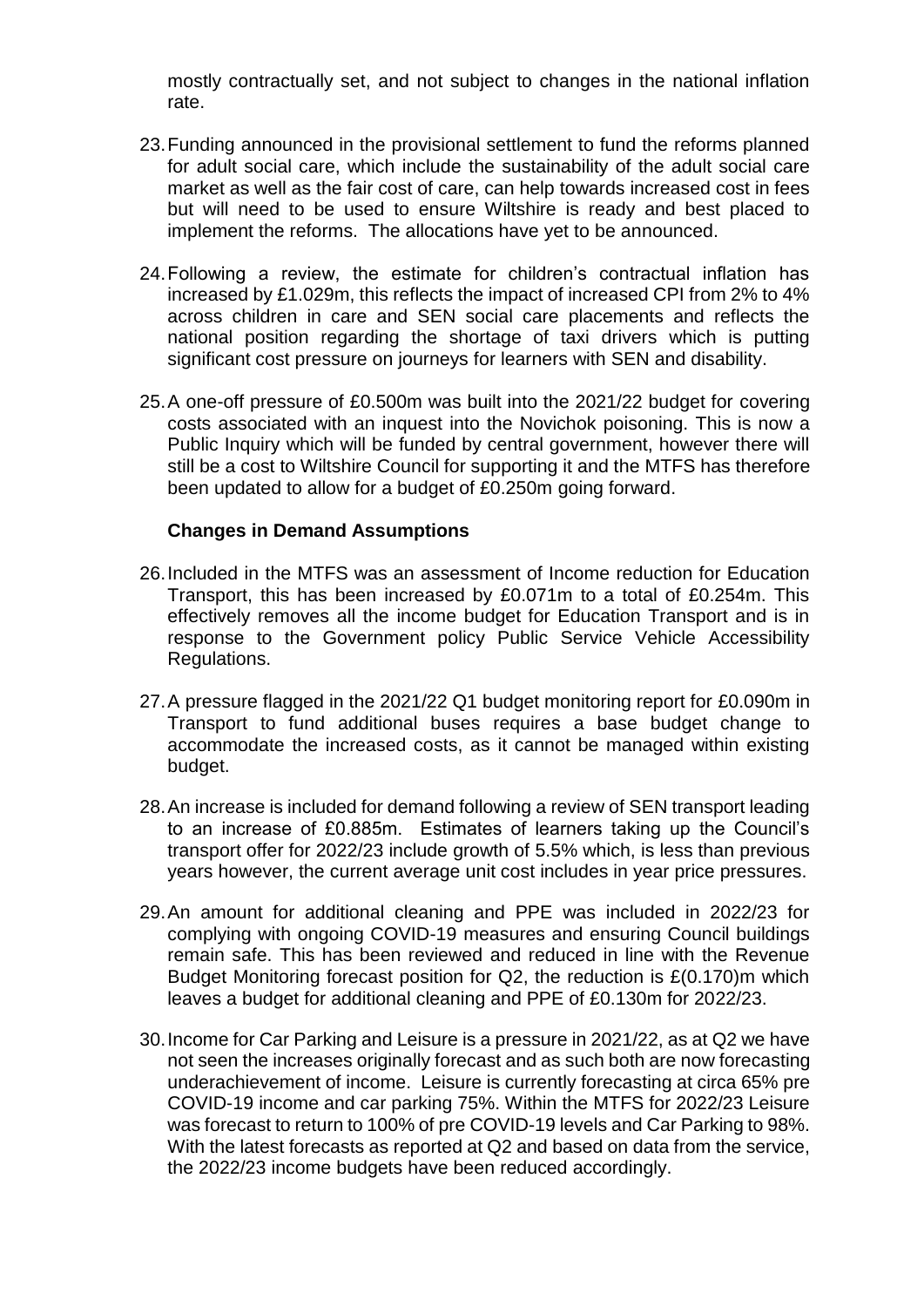- 31.Leisure has been reduced so that overall, for 2022/23 income budgets will reflect 80% of pre COVID-19 levels, which creates an additional pressure of £1.488m. Car Parking income budgets have been reduced so that the budget remains at the same level as the 2021/22 position which is set at 90%. This results in an additional pressure of £0.700m.
- 32.An increase of £1.358m in demand for adults with a Learning Disability has been incorporated which reflects a change in the way the Council will budget for the transition into adult services for children with a disability. Until now this has been managed by transferring budget from Children's services to Adult services when the child moves across, but instead this will now be managed by reflecting the pressure in Adults with the corresponding reduction in the Children's service budget. The Adults pressure had, until now, not been included in previous reviews of the MTFS.

## **Financing the Capital Programme**

- 33.As part of the Q2 Capital Programme Budget Monitoring report the programme was reviewed and £55.759 re-profiled into future years. The revised capital programme for 2021/22 was £166.340m and £57.178m of this was to be funded through borrowing.
- 34.The Capital Financing requirement, which covers the minimum revenue provision the council need to set aside for borrowing and the interest payable in 2022/23 is informed by the 2021/22 borrowing. The MTFS has now been updated to reflect this revised position. Due to the reprofiling and new completion dates of when assets will come on stream the 2022/23 growth item can be reduced by £4.852m, 2023/24 will then need to be increased by £3.516m and 2024/25 increased by £0.501m.
- 35.The forecast is based on a number of assumptions and any changes to profiling or the Councils' cashflow position will impact on the above figures. In terms of borrowing the forecast assumes that the Council will not need to borrow in 2021/22 and that borrowing in 2022/23 will be for 100% of the capital programme at the end of the year at a rate of 2.5%.
- 36.Any new additions to the capital programme will impact on 2023/24 onwards capital financing requirement, however depending on scale if significant programmes are added into 2022/23 then the Council may need to borrow earlier which will increase interest costs. The capital financing requirement will be updated once a decision on capital bids has been taken.

## **Council Tax Base (Number and growth in houses)**

37.During November every year the draft council tax base is calculated, with the approval of the final tax base during December. The setting of the tax base includes forecasts for new homes and other aspects that are variable during the year. The final tax base for next year has been confirmed and approved at 189,964.4 Band D equivalents and is over 700 Band D equivalent households higher than forecast last year, due mainly to more new homes being built. This growth in the tax base has the impact of increasing the council tax raised locally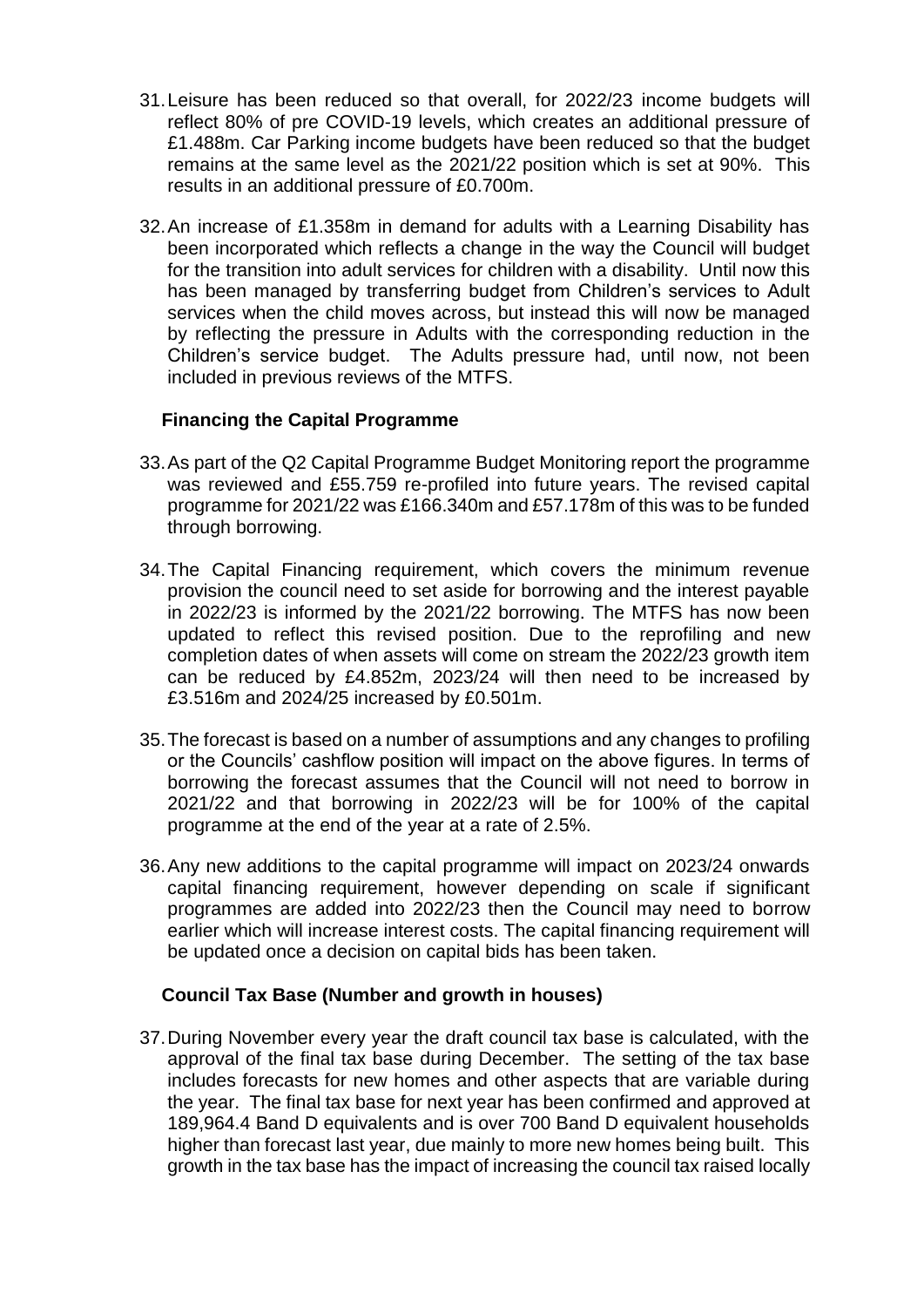and equates to approximately £1.2m of additional council tax for the council in 2022/23, a further £0.075m in 2023/24 and £0.142m in 2024/25.

38.Future years tax base increases were originally estimated to increase by approximately 0.9%. In light of the overall increase seen during 2021/22 these assumptions have been updated to reflect more growth, at 1.2% which increases the income from council tax in the financial years 2023/24 and 2024/25 by £0.952m and £1.020m respectively.

### **Contribution to Reserves**

39.The budget monitoring forecast for the current financial year (2021/22) is a favourable position and additional funding is being set aside in reserves as part of the Cabinet approved reserves strategy, to provide more financial resilience. Future years budgets include a contribution to the General Fund Reserve of £1.4m to continue to build financial resilience and to ensure there is robust mitigation of the financial risks that the council faces. Due to the favourable current year financial forecast an additional £1.4m will be transferred to the General Fund Reserve during the year which allows for the removal of this contribution in 2022/23. This has a beneficial impact on the budget for that year, reducing the gap by £1.4m.

### **Provisional Local Government Finance Settlement 2022/23**

- 40.The Secretary of State for Levelling Up, Housing and Communities published the provisional Local Government Finance Settlement for 2022/23 on 16 December 2021 which set out the intentions of the detail of the funding available for local government for 2022/23. This provisional settlement confirmed the continuation of some existing grants, additional funding within other grant arrangements and a new grant to support service delivery in local government.
- 41.The following paragraphs set out elements of the budget that are relevant to the funding for local government, at a national level and the individual allocations for the council. It confirms that an additional £12.5m of Government grant is now included in the Council's budget for 2022/23.
- 42.Some grants have been confirmed as continuing at the same level of funding as 2021/22, and these grants include the Lower Service Tier grant, confirmed at £0.498m and Rural Services Delivery Grant confirmed to continue with the same quantum and basis of allocation, which for the council is £3.480m.
- 43.£636m has been announced nationally as additional funding for social care, with £556m paid as additional social care social grant, and £80m to equalise the Adult Social Care precept flexibilities. The council is set to receive £4.226m from the additional social care grant allocation but does not receive any funding from the Adult Social Care equalisation.
- 44.The approach for New Homes Bonus grant set out as part of the 2021/22 financial settlement confirmed that no additional funding would be provided with only legacy payments being made. The provisional settlement confirmed that year 12 payments would now be made so alongside the legacy payment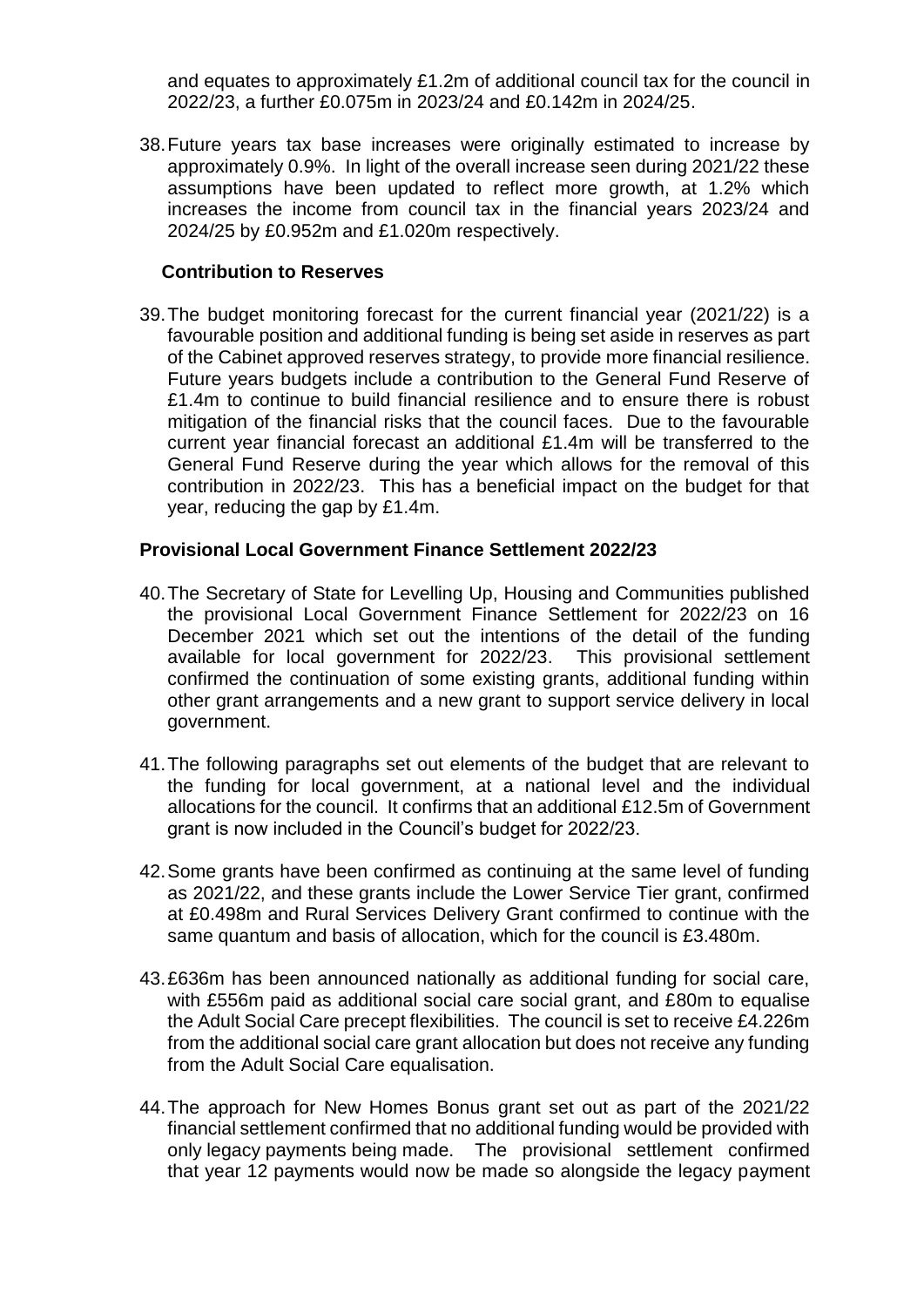of £2.407m an additional £4.271m of grant funding is to be paid, allocating a total of £6.678m to the council overall for this grant.

- 45.Additional one-off funding of £822m has been made available nationally for a new Services Grants. The allocation for the council has been confirmed as £3.991m, which is new funding for the council and was not previously included in the MTFS.
- 46.Funding for Adult Social Care reforms was also announced with £162m being made nationally for Councils with social care responsibility. Allocations have yet to be confirmed but for the budget and MTFS it is expected that the cost of the implementation of reforms during 2022/23 and the cost of the actual reforms in the latter part of the MTFS will be cost neutral, however this represents a significant risk to the Council given Wiltshire's high proportion of self-funders in care settings.
- 47.The provisional settlement confirmed that those Councils with Adult Social Care responsibilities could also levy an additional 1% per annum on Council Tax for the next three years to help pay for the rising demand and costs within Adult Social Care. The referendum level for core Council Tax rises remained set at 2% but will be reviewed and confirmed annually by the Secretary of State.

### **Business Rates**

- 48.The Councils assumptions with respect to retention of business rates remains unchanged from previous forecasts and still represents an area of concern and uncertainty given the impact on various sectors of the economy and future funding reforms.
- 49.Government have announced that councils will be compensated for the loss in inflationary increases from Business Rates as the multiplier on which the rates charges are based is being frozen at 2021/22 levels. As part of the MTFS an assumption is made that this grant will be in the region of £1.2m, this has yet to be confirmed.

#### **Summary**

50.Overall, these amendments to base budget assumptions have seen the budget gap decrease from £39.6m to £27.7m and this revised budget gap is summarised in the table below.

| <b>Revised Budget Gap as at Dec 2021</b>               | £m      |
|--------------------------------------------------------|---------|
| Budget Gap reported at Q2 Nov 2021                     | 39.6    |
| Inflation assumption increases (CPI at 4% for 2022/23) | 5.5     |
| Changes in demand assumptions                          | 3.8     |
| Capital Financing - Q2 capital programme slippage      | $-4.9$  |
| Council Taxbase growth                                 | $-1.2$  |
| Remove Contribution to General Fund Reserve in 2022/23 | $-1.4$  |
| Compensation for NNDR multiplier freeze                | $-1.2$  |
| <b>Provisional Settlement</b>                          | $-12.5$ |
| <b>Estimated Budget Gap for 2022/23 as at Dec 2021</b> | 27.7    |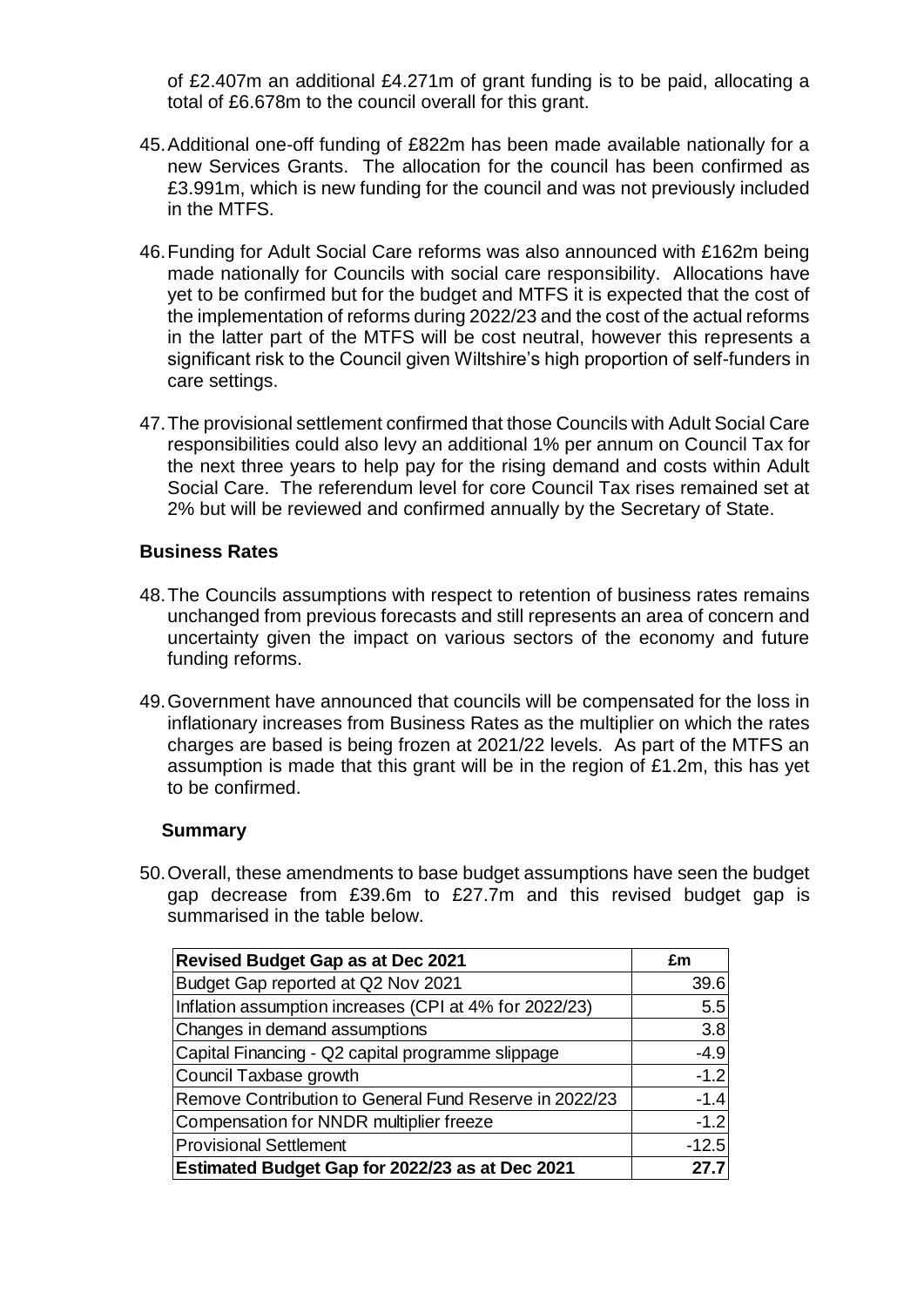# **Schools Funding 2022/23**

- 51.Funding for schools, high needs pupils with SEN & disability and early years childcare is funded outside the local authority revenue budget via the dedicated schools budget (DSG.) In the Autumn Budget 2021, additional funding was announced for early years and schools. Nationally, by 2024-25 additional funding has been announced, as follows:
	- Schools £4.7bn
	- 16-19 Funding £1.6bn
	- T Levels £1.6bn
- 52.In addition, the DfE have a number of consultations to change the schools formula: sparsity funding where sparsity distances are now based on road distances, instead of straight-line distances, and a sparsity distance taper has been introduced, in addition to the existing year group size taper. This will increase the number of Wiltshire schools that are eligible for sparsity funding, subject to schools forum budget setting decisions in January 2022. A separate consultation was around school funding, completing DfE reforms to the National Funding Formula (NFF.) The Wiltshire formula aligns closely to the NFF and the potential impact is minimal for schools. A November consultation, to reduce a £0.471m grant for school improvement, is proposing to remove the grant, transfer additional costs onto schools or force local authorities to reduce levels of support for maintained schools. Wiltshire Schools Forum are issuing a response and asking all heads and governing bodies to respond to the DfE. The outcome and impact of this is awaited.
- 53.Childcare, to increase the hourly rate to be paid to early years providers, to deliver the government's early years entitlement hours offers national increases of:
	- $\bullet$  2022/23 £160m
	- $\cdot$  2023/24 £180m
	- 2024/25 £170m
- 54.The national actual hourly rates increase have been advised (below) these increases will help alleviate rising CPI, energy prices, implementing the minimum wage and national living wage cost pressures for early years providers.
	- Disability Access Fund an increase of £185 to £800 per annum per eligible child
	- Early Years Pupil Premium an increase of £40 to £342 (maximum) per annum per eligible child
	- 2 year old disadvantaged funding, in Wiltshire we have traditionally protected the increases to support this group of children and so it is likely the increase will be fully passported to settings. An increase of 0.21p per hour so rates rising to £5.69 per hour per eligible child.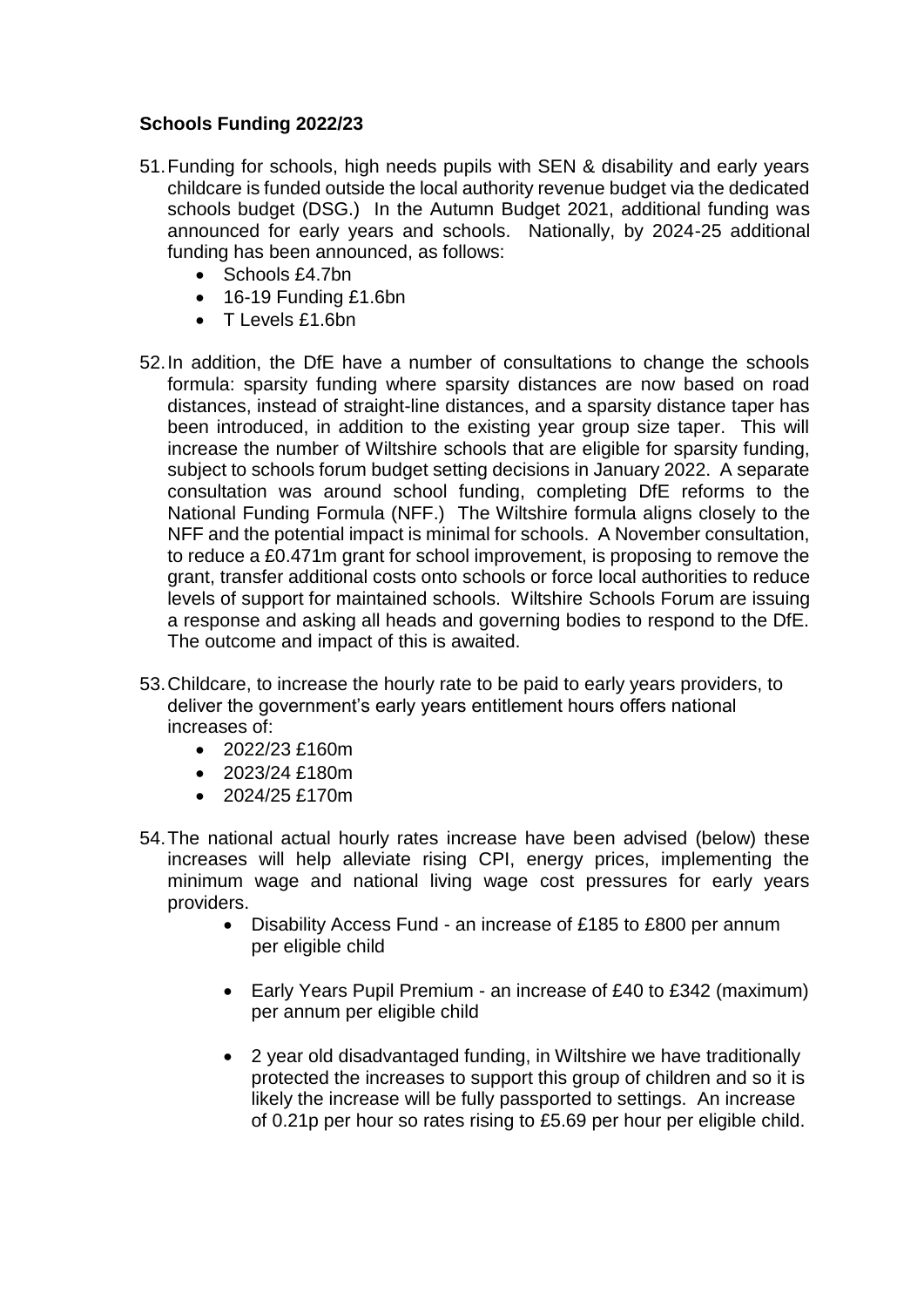- 3&4 year old universal & working parents funding the DfE final increase is yet to be confirmed but estimated at 17p and with a minimum funding floor - until the Wiltshire allocation is received it is impossible to confirm however, it is anticipated this would be in the region of 16p per hour per eligible child so perhaps rising to £4.41 per hour per eligible child.
- Settings have been advised not to make any planning decisions on this information until the allocations for Wiltshire have been received later this month. The DfE will announce the initial early years block allocations alongside the dedicated schools grant (DSG) allocations for 2022/23 next month and final increases will be confirmed at Schools Forum in January 2022.
- 55.There was no mention in the government's budget of additional revenue funding specifically for high needs pupils; those with SEN & disability however, it has been announced that the long-awaited SEN Review will take place in the first three months of 2022. Following investment in SEN school places in recent years, a new national allocation of SEN Capital – (2022-23 to 2024-25) £2.6bn has been announced and this will continue to be used to expand and enhance specialist provision across the County in line with the SEN Strategy.

# **Next Steps and Key Dates**

- 56.The Council's Capital Programme is being reviewed and we await the announcements of the levels of funding from Government on Capital investment that will form part of the different departments' announcements over the next month. The Council can then begin to align the capital investment required to deliver on its priorities and will present this as part of the proposed budget.
- 57.This report sets out the progress of the MTFS and updates on the current budget gap. It sets out the outcome of the Provisional Finance Settlement for 2022/23, noting that we still await the Final Settlement announcements and allocations due over the next month. At present there are no new saving proposals that have been factored into the Council's budget and MTFS. Cabinet have been formulating proposals around how the budget gap will be bridged and ultimately closed. This will look at all avenues open to the Council and will evaluate the service the Council provides from a statutory and discretionary level as well as the costs that fall within those services involving most notably third party spend and staffing.
- 58.The key date above all else is the Full Council Meeting on 15 February 2022, and prior to that the Cabinet meeting on 1 February 2022 which will set out the Cabinet's final budget proposals in order to set a balanced budget. Papers will be made available on 12 January to allow the statutory budget consultations as well as overview and scrutiny to take place during January.

# **Budget 2022/23 Key Timescales:**

| <b>Meeting</b><br><b>Activity</b> |  |
|-----------------------------------|--|
|-----------------------------------|--|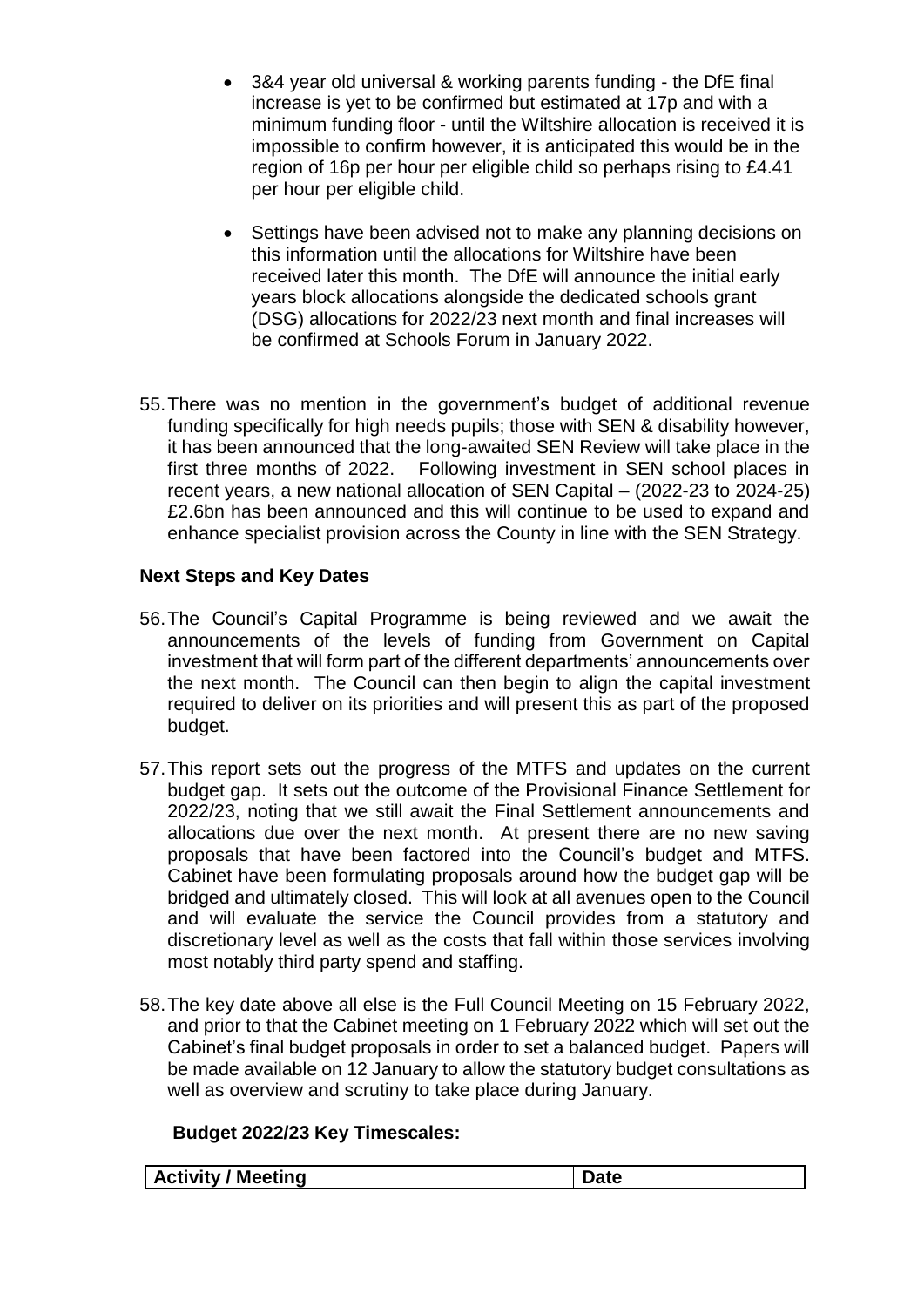| Cabinet - Draft Budget Proposals published          | 12 January 2022      |
|-----------------------------------------------------|----------------------|
| <b>Financial Planning Task Group</b>                | 18 & 21 January 2022 |
| <b>Overview &amp; Scrutiny Management Committee</b> | 25 January 2022      |
| <b>Statutory consultation with Businesses</b>       | January 2022         |
| Cabinet - Final Budget Proposals                    | 1 February 2022      |
| <b>Overview &amp; Scrutiny Management Committee</b> | 8 February 2022      |
| Full Council Budget & Council Tax setting           | 15 February 2022     |

# **Overview and Scrutiny Engagement**

53. Regular reports are taken to Overview & Scrutiny relating to the Council's financial position. The draft budget will be considered by Financial Planning Task Group during January 2022.

# **Safeguarding Implications**

54.None have been identified as arising directly from this report.

## **Public Health Implications**

55.None have been identified as arising directly from this report.

## **Procurement Implications**

56.None have been identified as arising directly from this report.

## **Equalities Impact of the Proposal**

57.None have been identified as arising directly from this report.

## **Environmental and Climate Change Considerations**

58.None have been identified as arising directly from this report.

## **Risks that may arise if the proposed decision and related work is not taken**

59. There is a statutory requirement to set a balanced budget. This update provides further visibility on the base assumptions on which the budget will be built and provides the budget gap that must be addressed to deliver a balanced budget.

### **Risks that may arise if the proposed decision is taken and actions that will be taken to manage these risks**

- 60. The risks around the financial implications of COVID-19 on the Council have been well documented and reported on a regularly basis and this will continue throughout the recovery.
- 61. This report continues to report the process of setting the next financial year budget, part of that process will set out the risks facing the Council, quantify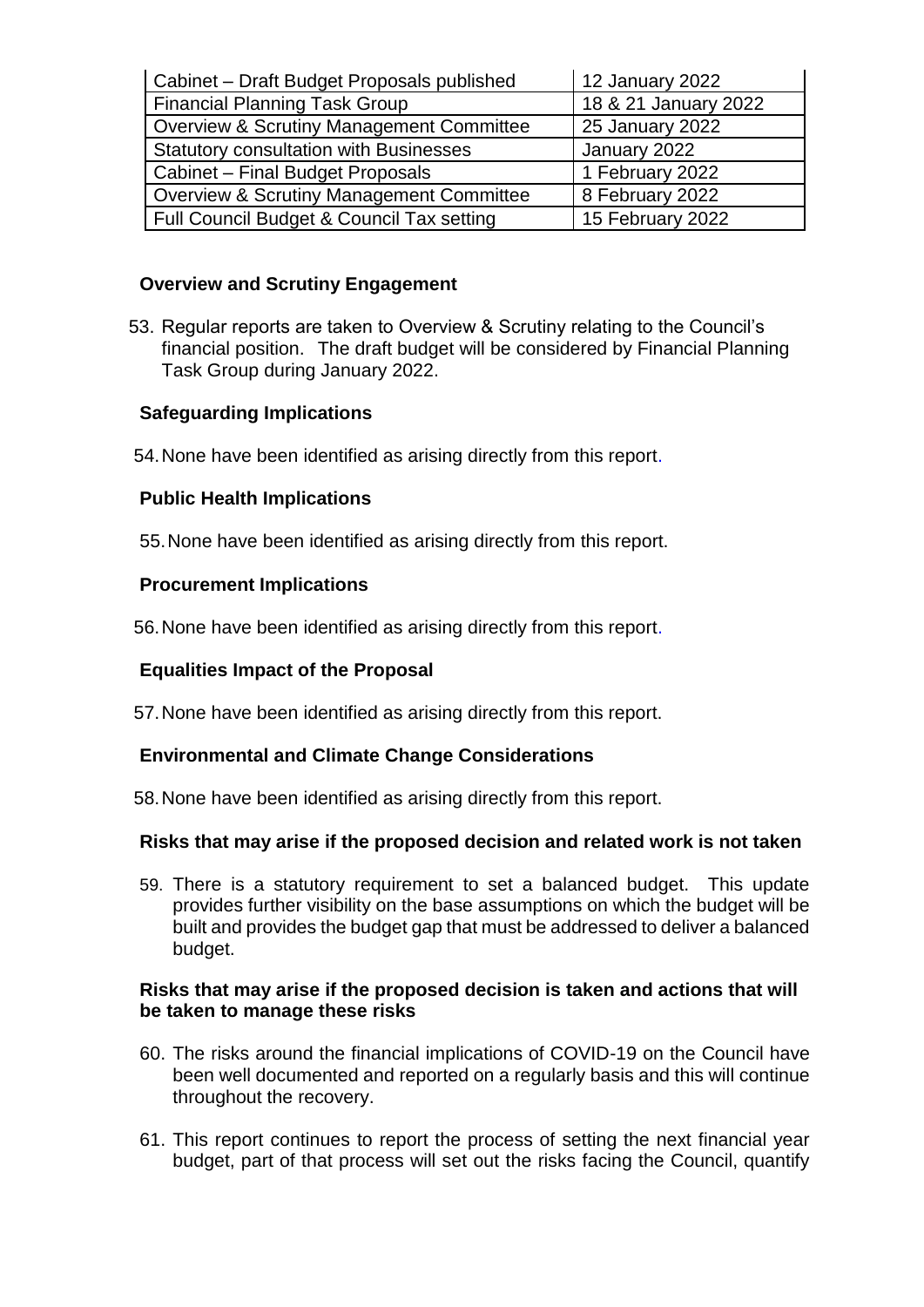them financially and then also advise on the level of reserves that should be held to deal with those risks.

62. Risks associated with service delivery will be raised when proposals are brought forward.

# **Financial Implications**

63. The financial implications are set out and implicit throughout the report.

# **Legal Implications**

64. None have been identified as arising directly from this report.

## **Workforce Implications**

65. Proposals around how the budget gap will be bridged and ultimately closed will be formulated over the coming months. These proposals will look at all avenues open to the Council and will inevitably look at the service the Council provides from a statutory and discretionary level as well as the costs that fall within those services most notably third party spend and staffing. Changes to workforce will be minimised in so far as they can be with mitigations such as holding vacancies where possible. Any impact on the workforce will follow the council policies and will include union consultation when appropriate.

# **Options Considered**

66. There is a statutory requirement to set a balanced budget. This report is an update report that outlines to members the latest position in respect to the Budget 2022/23 and the Medium Term Financial Strategy following the setting of the 2021/22 budget in February 2021.

# **Conclusions**

63. The report supports effective decision making and ensures that members are informed an updated on the latest position for the budget for 2022/23 and the times table for the next steps in approving the 2022/23 budget.

### **Andy Brown (Deputy Chief Executive and Corporate Director - Resources),**  [andy.brown@wiltshire.gov.uk](mailto:andy.brown@wiltshire.gov.uk)

Report Authors: Andy Brown, Lizzie Watkin, Assistant Director of Finance and Deputy S151 Officer, andy.brown@wiltshire.gov.uk, lizzie.watkin@wiltshire.gov.uk Leanne Sykes, Head of Finance, Growth, Investment & Place Marie Taylor, Head of Finance, Children & Education Neil Haddock, Head of Finance, Adults

30/12/2021

## **Background Papers**